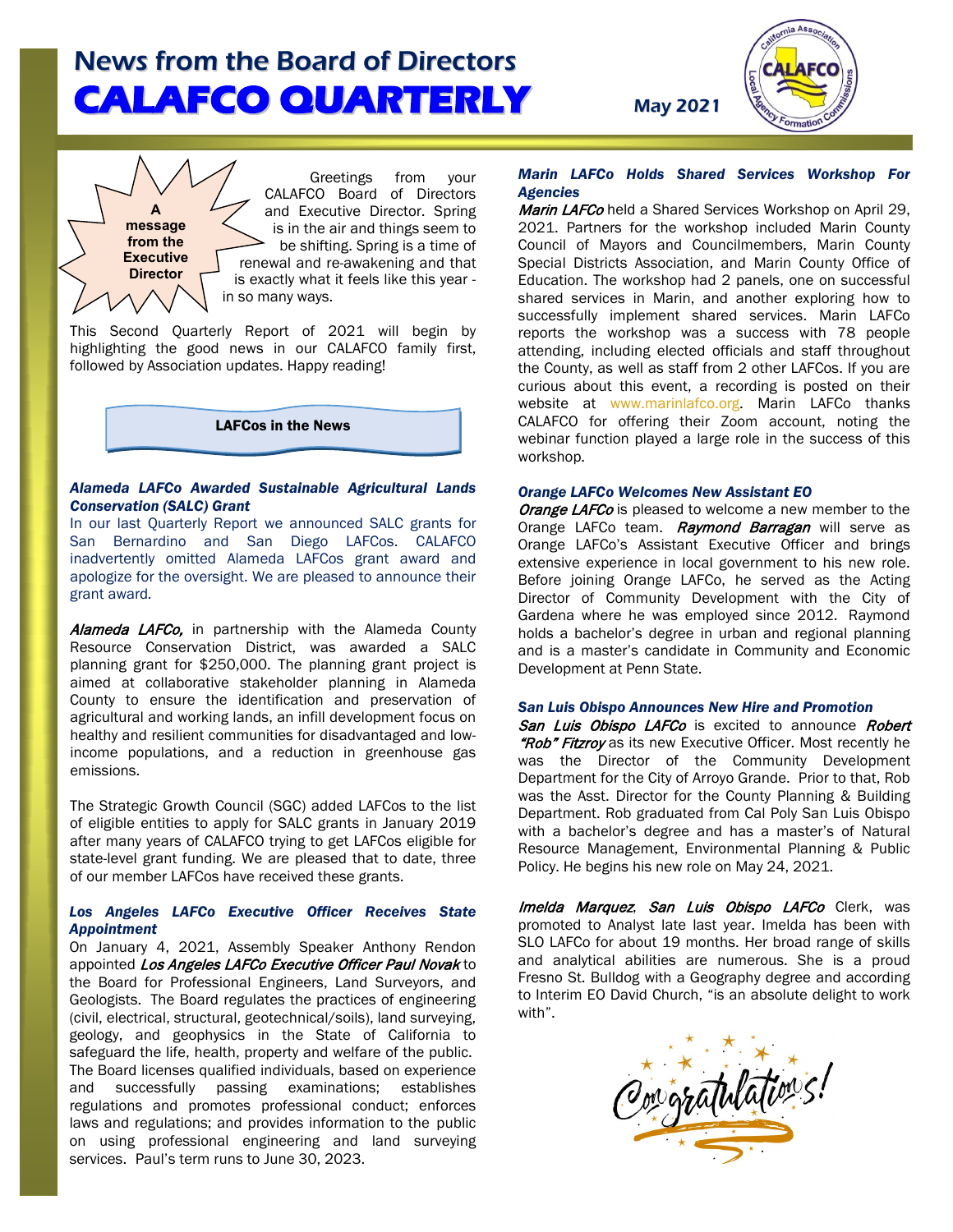Page 2



Welcome to Our Newest Associate Members

### CALAFCO is pleased to welcome two new Silver Associate Members.

We welcome the return of **SWALE, Inc.** SWALE's consulting services focus on LAFCos critical issues including MSRs, SOIs, CEQA compliance, strategic planning, workshops and mapping with GIS. Their northern California office is expanding to bring you the best of consulting services. To learn more about the services provided by SWALE, contact Kateri Harrison at [harrison@swaleinc.com,](mailto:harrison@swaleinc.com) or visit their website at [www.swaleinc.com.](http://www.swaleinc.com/)

We also welcome **DTA**. DTA is a national public finance and urban economics consulting firm specializing in infrastructure and public service finance. Their financing programs have utilized a variety of public financing mechanisms such as Ads, CFDs, LLDs and various types of fee programs. To learn more about DTA, contact Nathan Perez at [Nate@FinanceDTA.com,](mailto:Nate@FinanceDTA.com) or visit their website at [www.FinanceDTA.com.](http://www.financedta.com/)

CALAFCO Educational Events

## MARK YOUR CALENDARS FOR THESE UPCOMING CALAFCO EDUCATIONAL EVENTS!

### CALAFCO 2021 ANNUAL CONFERENCE

Join us October 6-8 at the Hyatt Regency Newport Beach John Wayne Airport for the 2021 Annual Conference. It's been so long since we've gathered in person and the time is finally here! The program planning committee is forming and CALAFCO staff is working with the facility on details to keep all of our attendees safe. Watch for Conference registration and hotel reservations to be open soon. Conference registration rates will be at the 2019 rates. We look forward to seeing you in Newport Beach later this year.

### CALAFCO UNIVERSITY



We are pleased to continue offering webinars at no cost to our

membership and are preparing several great sessions for you. Registration is now open for our June 7 session: Financial Health Indicators for Cities and Districts. Registration is open until June 2. You will find all the details on the CALAFCO website at [www.calafco.org.](http://www.calafco.org/)

We are also working on a very unique 4-part series on Fire & **EMS** services and a session on Forming a CSD. Watch for details and registration for these offerings coming soon.

#### CALAFCO Board of Directors

#### *CALAFCO BOARD ACTIONS*

The Board met virtually on April 30 with a full agenda. Under the leadership of Chair Mike Kelley, the Board took a number of important actions.



- $\checkmark$  The FY 2021-22 budget was adopted. For the first time, the Board considered a rolling 2-year budget. The FY 21-22 budget reflects a decrease of 2.1% over the current FY operating budget. The adopted budget can be found on the CALAFCO website.
- $\checkmark$  The 2021-22 Strategic Plan was adopted. The three primary strategies for the Association are: (1) Serve as an educational resource to member LAFCo Commissioners, LAFCo staff, Associate Members, and stakeholders; (2) Focus efforts on Association member relations, development, recognition and communication. Continue development of a strong and sustainable Association; and (3) Serve as an information resource to all Association members, work as a legislative and policy advocate for LAFCo issues and provide information to the Legislature and other stakeholders. The adopted Strategic Plan can be found on the CALAFCO website.
- $\sqrt{ }$  Updated Policies for Sections I and II of the current CALAFCO Policies were adopted. One of the goals for 2021 is to conduct a comprehensive review of CALAFCO Policies, considering two sections per quarter. This is the first of a three-phase update process. The updated policies can be found on the CALAFCO website.
- $\checkmark$  The new Annual Achievement Awards program was approved. As the membership is aware, last year the Board approved consideration of an update to the Achievement Awards program. CALAFCO staff and Regional Officers worked for many months in crafting two options for the Achievement Awards Committee to consider. The Committee unanimously approved one of the options and recommended adoption of that option to the Board, which was unanimously approved. Watch for an announcement on the new program and the opening of the nomination period coming soon!
- The Board ratified approval of filing an amicus letter in support of San Luis Obispo (SLO) LAFCo's appeal to the State Supreme Court. As a follow up to the Superior Court decision in favor of the City of Pismo Beach, and at the request of SLO LAFCo, CALAFCO filed an amicus letter requesting the court review the case. The Court of Appeal opinion in *San Luis Obispo Local Agency Formation Commission v. City of Pismo Beach*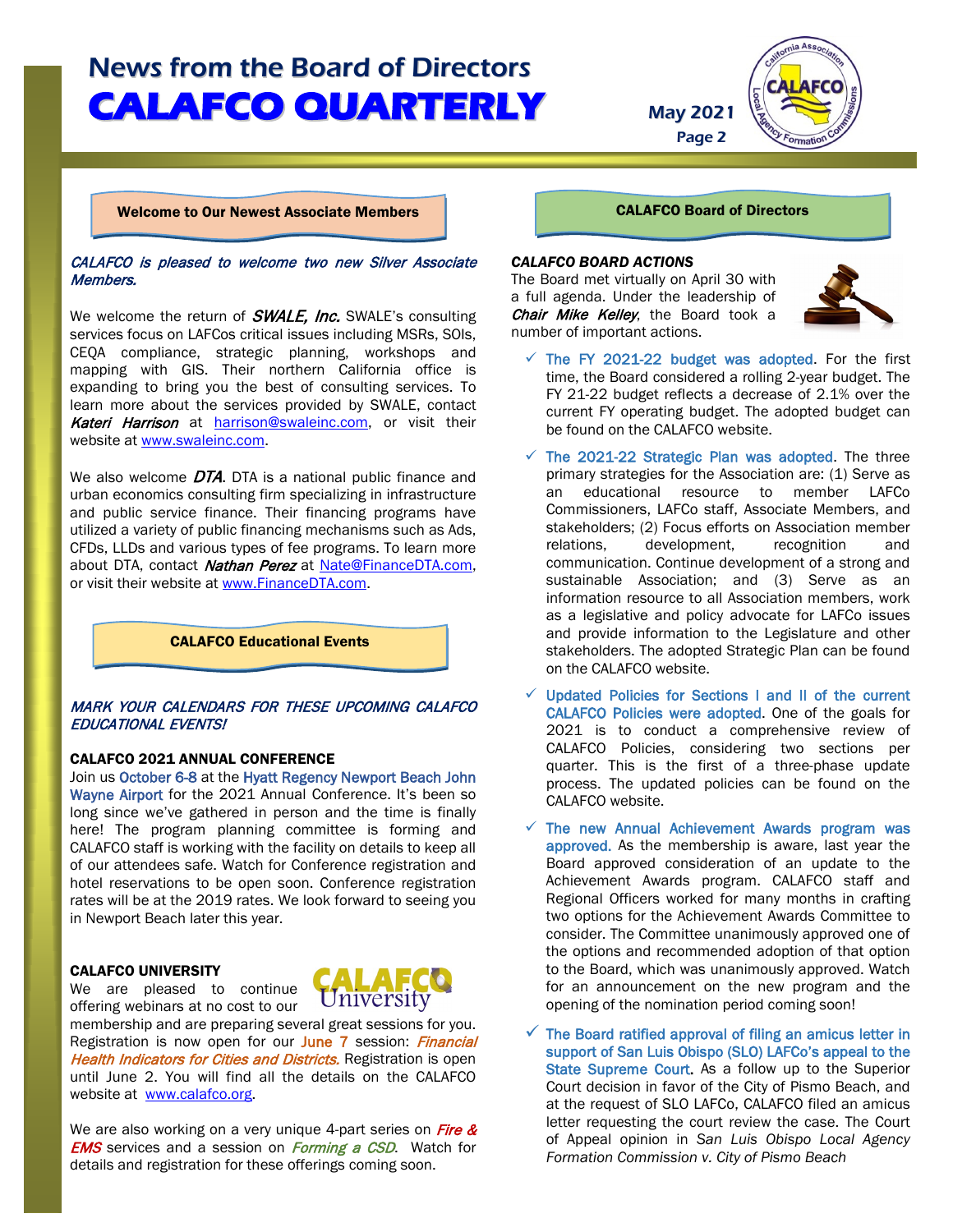Page 3



threatens to change operations across of LAFCos throughout the state.

By limiting the ability of LAFCos to require<br>indemnification agreements from annexation indemnification agreements from annexation applicants, the opinion conflicts with a number of decisions on which LAFCos reasonably relied to require indemnification as part of their implied powers. We thank BBK for their work on this amicus letter (which was preceded by an amicus brief). CALAFCO will keep our members posted on the appeal process.

- The Board received the 3<sup>rd</sup> quarter financial reports and the projected FY 20-21 year-end fiscal report.
- The Board received several verbal updates from staff.

All Board meeting documents are on the CALAFCO website.

## CALAFCO Administrative Update

The 2021-22 CALAFCO Membership Directory is out! Each LAFCo received their requested number of hard copy directories and each Associate Member also received a copy. There is an electronic version of the Membership Directory on the CALAFCO website.



#### CALAFCO Legislative Update



What an interesting and busy legislative year this is turning out to be! CALAFCO is sponsoring the 2021 Assembly Local Government Committee (ALGC) Omnibus bill, AB 1581. This year's Omnibus contains a record number of items, totaling 13. Six of the items came from member LAFCos and seven from the protest provisions rewrite working group (deleting obsolete

provisions). CALAFCO is currently tracking 32 bills, has a formal position on 9, and has been actively engaged on amendment negotiations for 10 bills.

This year there seems to be a number of bills addressing the same issue by several different authors, who, at the beginning of the year, did not appear to be talking with each other. The primary topics include COVID relief, wildfire prevention, climate resilience, homelessness and affordable housing, bridging the equity divide and transparency and public participation.

To complicate matters, the Legislature is still meeting under COVID restrictions with the majority of their staff working remotely. There are only a handful of meeting rooms in the Capitol that allow for social distancing, so the number of committee meetings have been reduced and the timeframe condensed.

Here are a few of the bills of importance we are tracking or working on:

- $\times$  AB 339 (Lee) CALAFCO Watch Open meetings. Requirements recently drastically amended and narrowed the scope to now apply only to cities and counties with a population over 250,000 with a sunset of 12-31-23 (requirements no longer applies to LAFCo).
- $\checkmark$  AB 1195 (C. Garcia) CALAFCO Watch With Concerns -Drinking water. Creates the So LA County Human Rights to Water Collaboration Act and gives the Water Board authority to appoint a Commissioner to oversee the Central Basin Municipal Water District.
- $\checkmark$  SB 403 (Gonzalez) CALAFCO Oppose Unless Amended – Drinking water consolidation. Authorizes the Water Board to order consolidation where a water system serving a disadvantaged community is an at-risk water system, as defined, or where a disadvantaged community is substantially reliant on at-risk domestic wells, as defined. Two of our three requested amendments have been taken (define "at risk" and put a cap on the number of users to be added to the subsuming system). The third request to add GSAs to the list of entities the Board must consult with has not yet been taken.

The last day for all policy committees to pass bills originating in their house was May 14. With one additional week for fiscal committees to pass bills to the respective floors, the Legislature will spend the last several weeks of May focusing on passing bills to the other house and the first part of June negotiating last minute budget deals for the June 15 budget passage deadline.

All bills being tracked by CALAFCO can be found on the CALAFCO website inside the Legislation section of the site (log in with your member id first to access this section). CALAFCO's position on all bills is reflected there, and any letters issued by CALAFCO are posted. The CALAFCO Legislative Committee meets regularly and all meeting materials are located in the Legislation section of the CALAFCO website.